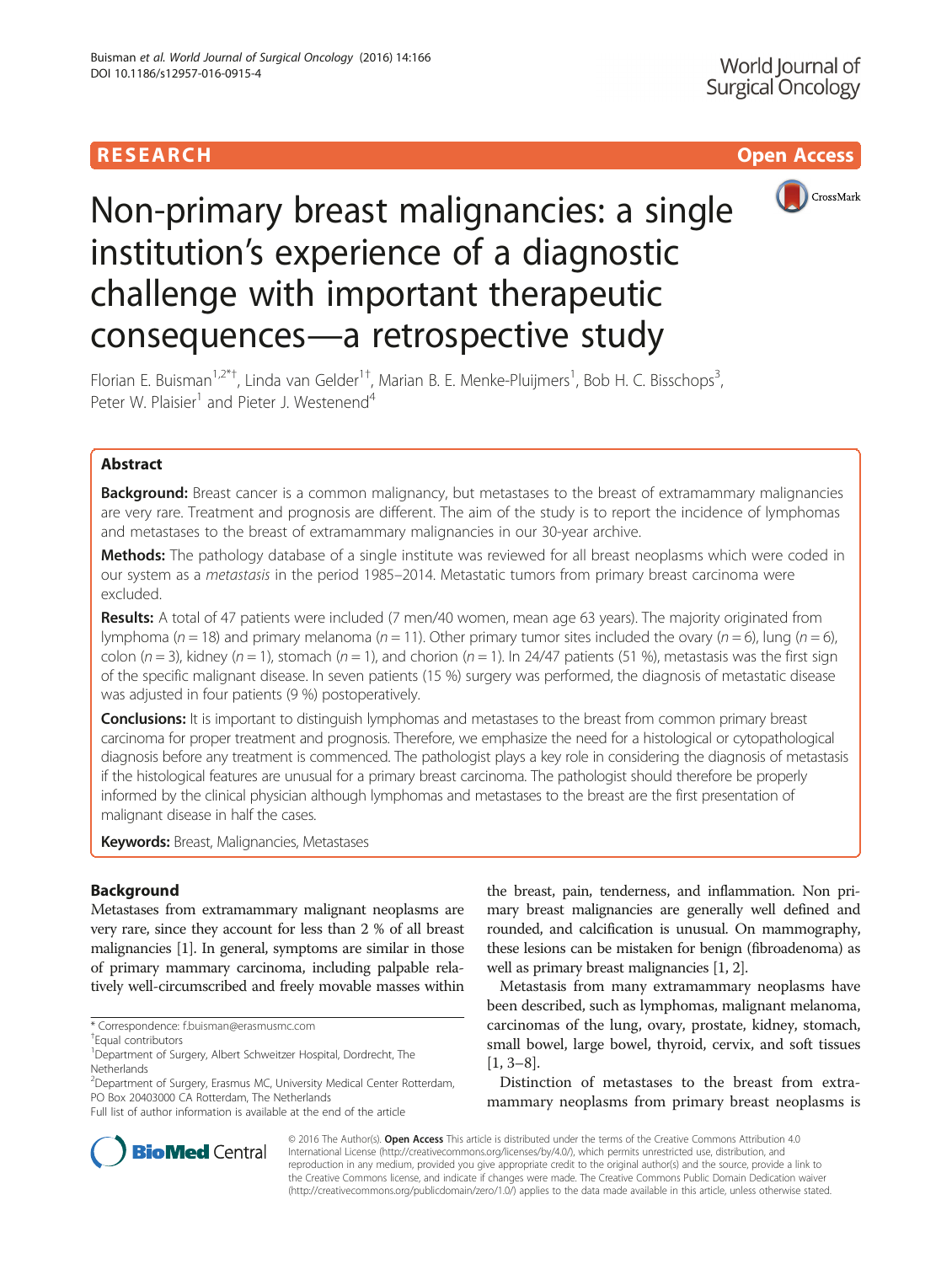important for determining the best management. In patients with metastatic disease, a systemic and palliative approach is usually more effective. Moreover, correct diagnosis may prevent unnecessary surgery. The aim of this study is to report the incidence of lymphomas and metastases to the breast of extramammary malignancies in our 30-year archive.

# **Methods**

The pathology database of a single institute was used to identify all breast neoplasms which were coded in our system as a metastasis in the period of 30 years (1985–2014). Each case was retrospectively reviewed by an experienced pathologist in order to determine whether or not the malignancy was rightly coded as non primary breast malignancy. We also included secondary metastases from leukemialymphomas to the breast. For all patients, histological reports were reviewed to determine the primary site of the tumor. We reviewed the first manifestation of the primary tumor. Patients with metastatic tumors from primary (contralateral) breast carcinoma were excluded. Additional data were obtained from the hospital electronic record system, retrospectively.

## Results

In the study period, approximately 9000 breast cancers were diagnosed in our laboratory. Fifty-nine of these patients with breast neoplasms were coded as a metastasis. In total, 12 patients were excluded because of the following reasons: six were coded incorrectly, they were diagnosed with primary breast cancer, three were excluded because of incomplete information, one was diagnosed with a metastatic tumor from primary breast carcinoma, and two were skin tumors involving the breast, respectively, one squamous cell carcinoma and one primary T cell lymphoma. The final study group comprised 47 patients (Table 1). Females were more frequently affected (7 men, 40 women). The mean age was

#### Table 1 Patients characteristics

| Age, years                                                                | Years                  |  |
|---------------------------------------------------------------------------|------------------------|--|
| Mean                                                                      | 63                     |  |
| Range                                                                     | $32 - 87$              |  |
| Sex                                                                       | Number of patients (%) |  |
| Men                                                                       | 7(15)                  |  |
| Women                                                                     | 40 (85)                |  |
| Time interval diagnosis: primary neoplasm<br>metastasis (incl. lymphomas) | <b>Months</b>          |  |
| Mean                                                                      | 39                     |  |
| Range                                                                     | $1 - 273$              |  |
| Known malignant disease (incl. lymphomas)                                 | Number of patients (%) |  |
| No history of primary malignant disease                                   | 24 (51 %)              |  |
| History of primary malignant disease                                      | 23 (49 %)              |  |

63 years (range 32–87). The metastases appeared on average after 39 months (range 1–273) after diagnosis of primary extramammary malignancy. In 24 of the 44 patients (51 %), the metastasis was the first sign of the specific malignant disease.

The histology of extramammary breast neoplasms is shown in Table 2. The most common primary neoplasm was lymphoma, followed by melanoma. Other primary tumor sites included the ovary, lung, colon, kidney, stomach, and the chorion. In three patients with melanoma (27 % [3/11]), no primary site was found, most probably due to complete regression of a skin melanoma. All 18 mammary lymphomas were B cell type lymphomas (13 primary, 5 secondary).

The diagnosis in our group of 47 patients was obtained by core biopsy or with fine-needle aspiration (Table [3](#page-2-0)). In total, core biopsy was performed in 32 patients (68 %), 14 patients (30 %) had a fine-needle aspiration, and one patient (2 %) was operated without preoperative diagnostics; in this case, an intra-operative frozen section was performed.

| Table 2 Histology of breast metastases |  |
|----------------------------------------|--|
|----------------------------------------|--|

| Primary histology                  | Number of<br>patients (%) | Interval (months):<br>primary-secondary<br>(mean) |
|------------------------------------|---------------------------|---------------------------------------------------|
| Lymphoma                           | 18 (38.3 %)               |                                                   |
| Primary                            | 13                        |                                                   |
| Secondary                          | 5                         | $5 - 64$ (24)                                     |
| Melanoma                           | 11 (23.4 %)               |                                                   |
| No primary site                    | 3                         |                                                   |
| Primary side detected              | 8                         | $4 - 273(66)$                                     |
| Ovarian carcinoma                  | 6 (12.8 %)                |                                                   |
| No history of ovarian carcinoma    | 1                         |                                                   |
| History of ovarian carcinoma       | 5                         | $1-43(15)$                                        |
| Lung carcinoma                     | 6 (12.8 %)                |                                                   |
| No history of lung carcinoma       | 4                         |                                                   |
| History of lung carcinoma          | 2                         | $10 - 28(19)$                                     |
| Adenocarcinoma of the colon        | 3(6.4%                    |                                                   |
| No history of colon carcinoma      | 1                         |                                                   |
| History of colon carcinoma         | 2                         | $1 - 5(3)$                                        |
| Renal cell carcinoma               | 1(2.1%                    |                                                   |
| No history of renal cell carcinoma | 0                         |                                                   |
| History of renal cell carcinoma    | 1                         | $2(-)$                                            |
| Adenocarcinoma of the stomach      | 1(2.1%                    |                                                   |
| No history of stomach carcinoma    | 1                         |                                                   |
| History of stomach carcinoma       | 0                         |                                                   |
| Choriocarcinoma                    | 1(2.1%                    |                                                   |
| No history of choriocarcinoma      | 1                         |                                                   |
| History of choriocarcinoma         | 0                         |                                                   |
| Total                              | 47 (100 %)                |                                                   |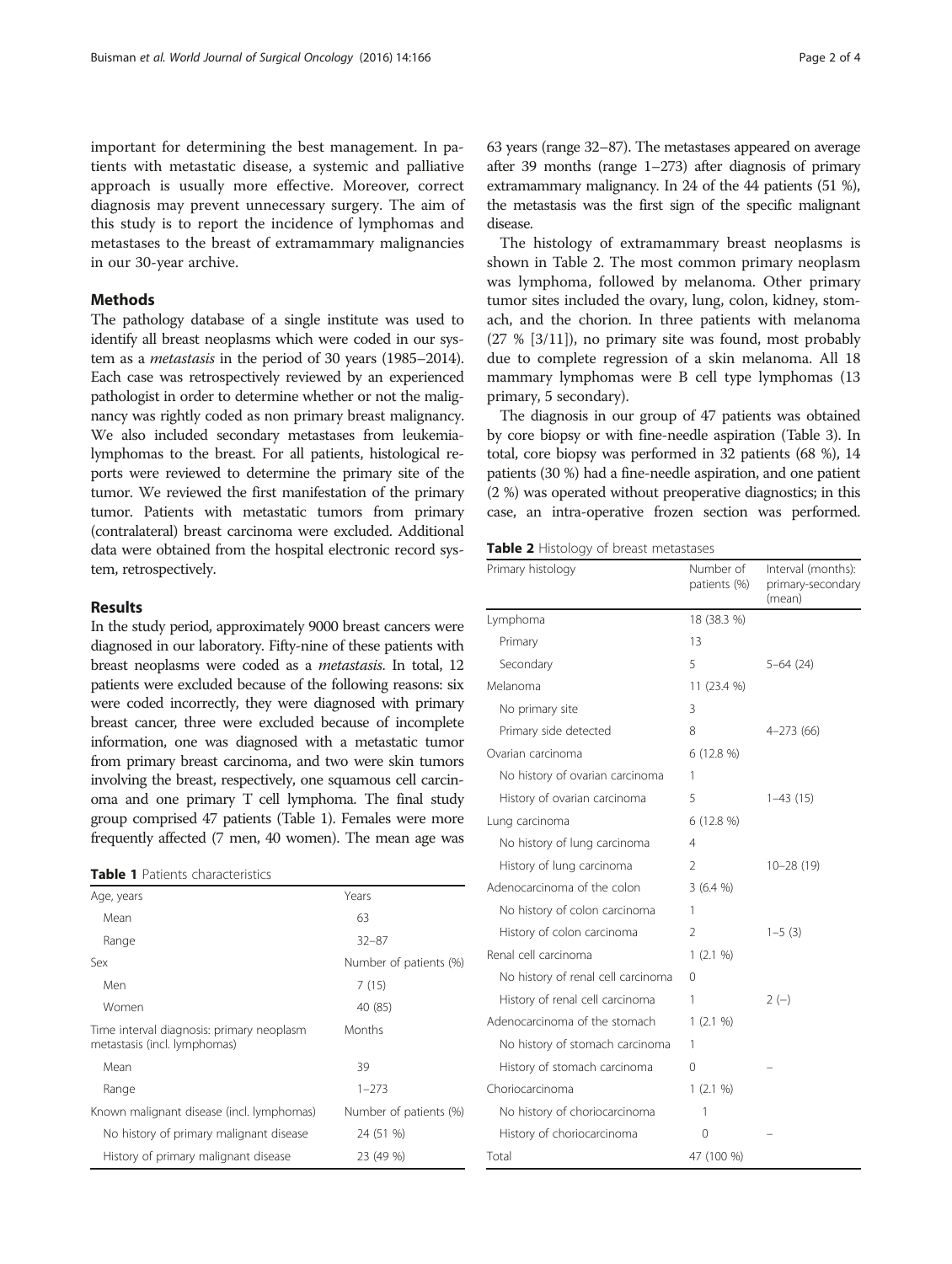<span id="page-2-0"></span>Table 3 Type of diagnostics and surgery

| Type                      | Number<br>(% ) | Surgery<br>(n) | Final diagnosis<br>after surgery                                                                                      |
|---------------------------|----------------|----------------|-----------------------------------------------------------------------------------------------------------------------|
| Core biopsy               | 32 (68)        | 3              | - Lymphoma $(n = 1)$<br>- Melanoma $(n = 1)$<br>- Ovarian carcinoma ( $n = 1$ ):<br>palliative resection <sup>a</sup> |
| Fine needle<br>aspiration | 14 (30)        | 3              | - Melanoma ( $n = 2$ ): palliative<br>resection <sup>a</sup><br>- Colon carcinoma ( $n = 1$ )                         |
| Frozen<br>section         | 1(2)           |                | - Ovarian carcinoma ( $n = 1$ )                                                                                       |
| Total $(n)$               | 47 (100)       | 7              |                                                                                                                       |

<sup>a</sup>Correct preoperative diagnosis

Seven patients (15 %) had breast surgery. All underwent modified radical mastectomy; the postoperative pathology revealed three melanomas, two ovarian carcinomas, one lymphoma, and one adenocarcinoma of the colon. In these patients, the diagnosis was obtained by core biopsy in three; in two of them, the preoperative diagnosis of primary breast cancer was incorrect retrospectively (i.e., primary breast carcinoma). The remaining patient had a correct preoperative diagnosis, and the surgery was performed for palliation, i.e., local control. Three patients had breast surgery after diagnosis obtained by fine-needle aspiration; in one, there was an incorrect preoperative diagnosis (i.e., primary breast carcinoma), and two patients underwent palliative surgical resection. One patient had no preoperative pathological diagnosis; however, the intra-operative frozen section revealed breast carcinoma, and after postoperative analyses, this diagnosis was adjusted with ovarian carcinoma.

# Discussion

Breast metastases of extramammary neoplasms are extremely rare. In our laboratory, we found a total of 47 patients with metastases to the breast from non mammary primary in a 30-year period, representing an incidence of approximately 0.5 %. In our study, lymphomas and melanomas were the most prevalent primary neoplasms (38 and 23 %, respectively), which is in accordance with previous reported studies [\[1](#page-3-0), [2, 4, 9\]](#page-3-0). Lee et al. reported gastric cancers to be the most common metastases to the breast. However, gastric carcinoma is the most common form of cancer in Korea and the incidence of melanoma is much lower [\[10](#page-3-0)].

In our study, patients with breast metastases presented with a mean of 39 months after diagnoses of primary cancer. Patients with primary melanomas presented with the largest time interval between primary presentation and breast metastases with a mean of 66 months, probably reflecting the well-known natural history of melanoma with a subgroup showing late recurrence. Lee et al. reported a mean time interval of 14 months, but this difference in interval might be explained by the larger amount of melanomas included in our study (23 vs 6 %) [[10](#page-3-0)].

In this study, in four patients (9 %), the diagnosis had to be corrected postoperatively. This percentage seems poor; however, it should be considered that diagnosis of extramammary metastasis to the breast is difficult not only because clinical presentation may be similar to primary breast malignancies but also because it may be the first presentation of unknown metastatic disease. In addition, the diagnosis is hard to make on cytology alone. Obviously, proper clinical information may be helpful and should be provided to the pathologist at all times.

Histological diagnosis is important to distinguish metastases to the breast from common primary breast carcinoma for effective treatment and direct attention to the extramammary primary, and in case of metastases to the breast prevent unnecessary surgery. Lee et al. reviewed histological and immunohistochemical features that are useful in the diagnosis of metastases to the breast. They discovered that about a third of the lesions do not show specific histological features. Elastosis and carcinoma in situ are common histological characteristics in primary mammary cancers. Different types of carcinoma are suggestive for specific origins, such as clear cell carcinoma for renal origin, small cell carcinoma of pulmonary origin, and papillary carcinoma of ovarian serous papillary carcinoma. For malignant melanomas, the appearance of cytoplasmic pigment, intranuclear inclusions, and spindle cells may be useful clues [\[11](#page-3-0)].

Immunohistochemical panels can be of great value when trying to distinguish mammary carcinoma from common metastases to the breast. A mammary origin can be supported by the expression of estrogen receptor, progesterone receptor, her2neu, and GCDFP-15. Recently, GATA-3 has been shown to be a sensitive marker for breast cancer [[12](#page-3-0), [13\]](#page-3-0). However, these markers are not entirely specific, e.g., estrogen receptor can be expressed in ovarian cancer and GATA-3 is also a sensitive marker for urothelial cancer. Sensitive markers for the metastases that we found in our series are summarized in Table [4](#page-3-0) [\[14](#page-3-0), [15\]](#page-3-0). These markers should always be used in a panel of antibodies since no single marker is completely sensitive or specific. These markers are readily available on core biopsies but can also be applied to cytological specimens.

Several authors emphasized the usages of fine-needle cytology [[16](#page-3-0)–[19](#page-3-0)]. Fulciniti et al. emphasized the usage of cytopathological criteria in combination with immunocytochemistry when considering the diagnosis of metastases to the breast [[16\]](#page-3-0). As stated before, diagnosis of metastases to the breast of non primary breast malignancies should be performed by a combination of clinical presentation and evaluation of the pathology and specific antibodies.